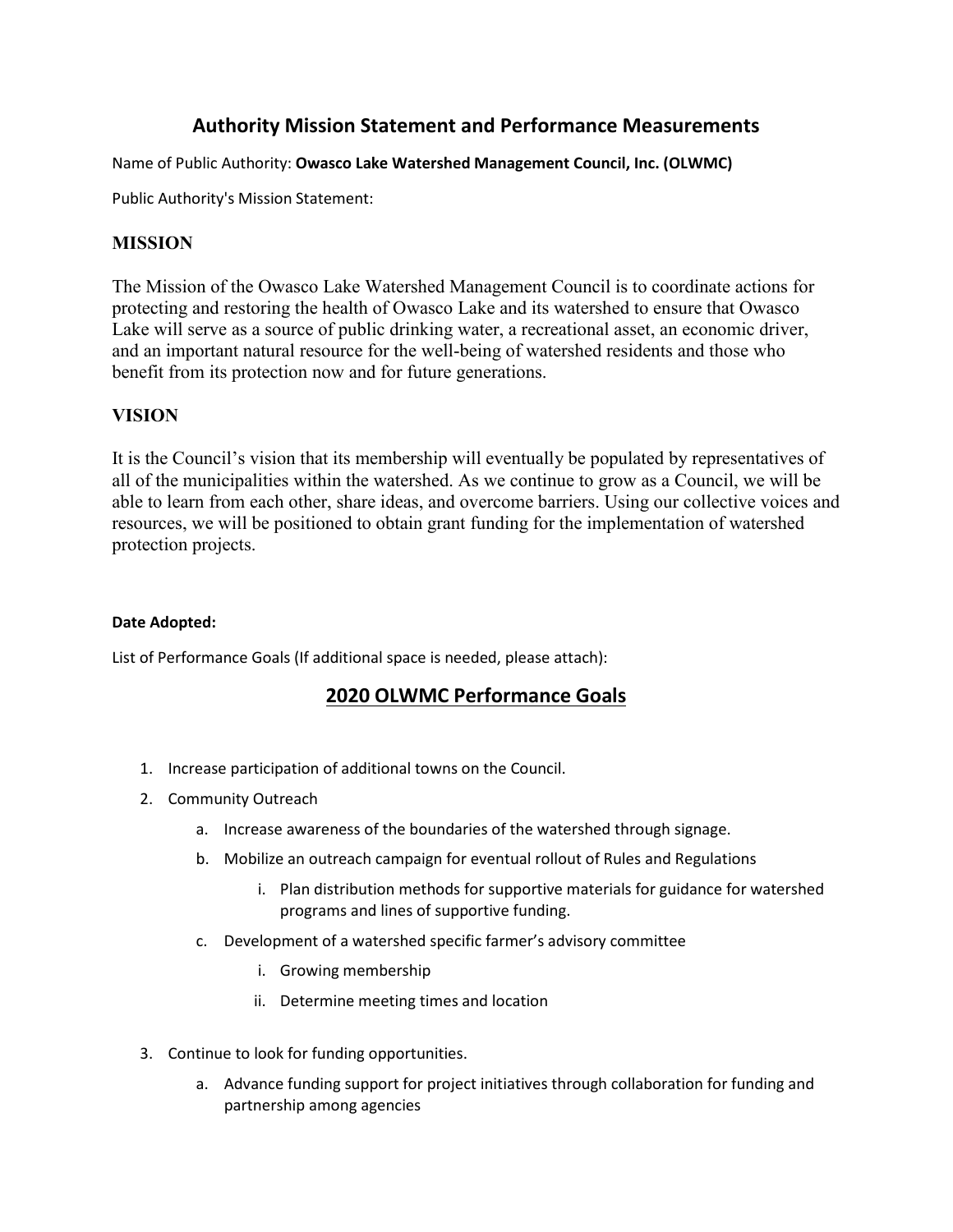- b. Adaptive strategies for project priorities list based on funding availability
- c. Seeking watershed support as a line item on the NYS Environmental Protection Fund (EPF)
- 4. Work with the Towns' elected officials and highway superintendents and Cayuga County Soil and Water Conservation District to improve ditching practices.
	- i. Improved communication between highway departments and CCSWCD. Developing prioritized action plan- future priority locations for restoration to be determined by monitoring results.
- 5. Participate in the on-going NYSDEC harmful algal bloom monitoring and surveillance program, the purpose of which is to identify priority areas for health and safety and ultimately develop mitigation strategies for HABs.
	- i. NYSDEC- 2020 sampling plan
		- a. OWLA/NYSDEC/OLWMC collaboration essential
- 6. Continue to revise the Owasco Watershed Rules and Regulations, a working document
	- i. Updates based on recent public meetings and feedback
	- ii. Stakeholder meeting feedback and local governmental review
- 7. Continue to move forward with support for oversight and guidance for the Watershed Inspection Division
	- a. Administrative needs for watershed rules and regulations waivers process
		- i. Staff growth and funding
	- b. Implementable and comprehensive inspections
		- i. Staff growth and funding
	- c. Extension of the division for improved outreach and assistance for funding and guidance for stakeholders
		- i. Staff growth and funding
- 8. Continue monitoring the lake to assess water quality.
	- a. Transferrable datasets between multiple groups, scientists and planners/managers
	- b. Work with the DEC Finger Lakes Hub in reducing nutrient loading and HABs.
		- i. Transitioning from 9E plan information and priority sites or 'hot spots' to target watershed project implementation
			- 1. Presentation of priority information for managers to support priority project implementation